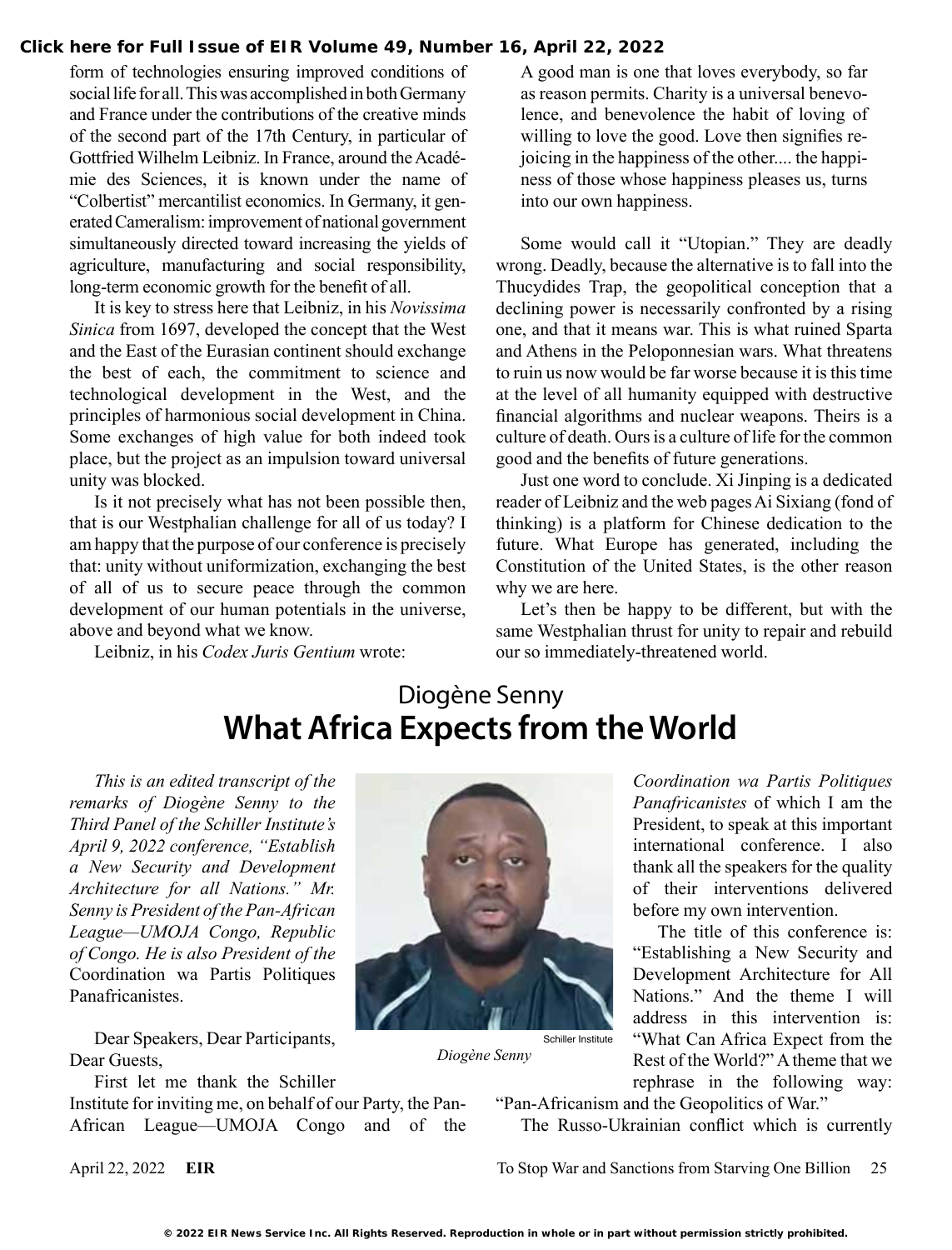tearing Europe apart on its eastern flank, is a real concern because of the immediate and direct human drama it generates, but also because of its indirect consequences at the economic level well beyond the area of confrontation.

However, like any geopolitical crisis, most often accompanied by wars, it is first and foremost a consequence of the geopolitical permanency of the West, a system which for the first time since the Middle Ages, has experienced one of the longest periods of stability, from 1945 to 2022, or 77 years.

We tend to forget that at the end of the Second World War, the hypocrisy of the victors led them to condemn geopolitics, calling it a "Nazi science," having provided Hitler with scientific and ideological justifications for his vital space (*Lebensraum*), his will to conquer and dominate.

Even Stalin's Soviet Union had forbidden the teaching of geopolitics, calling it a cursed discipline of an evil Germany which was consubstantial with Nazism.

However, if we look closely, apart from the racist ideological considerations of the German regime, the second Thirty Years' War (1914–1945) is a result of the geopolitical rivalries of the European powers that go back to the past centuries and that have never ceased.

Periodically, each European power tried to impose its hegemony on the others. We remember the Spain of Charles V and then of Philip II, the France of Louis XIV and then of Napoleon, the Germany of William II and then of Hitler, etc.

Thus, each time a European power shows an excessive political appetite, the resistance of the others is organized in order to neutralize it. Consequently, each European power will build a geopolitics of both protection and conquest, by seeking a vital space, in Europe and outside, if possible.

### **Western Powers' 'Sharing of Africa'**

This is the beginning of what is called a Steeple-Chase, that is to say a transposition into Africa of European geopolitical conflicts in view of the concept of *Lebensraum* and the sharing of Africa.

Two types of European imperialist powers clashed over Africa: on the one hand, the old colonial powers such as Portugal, France and England; and on the other, the young imperialists, Germany and Belgium.

The Berlin Conference of 1884–1885, under the leadership of Bismarck, in order to establish rules that would organize colonization, marked the first modern act of concerted and conscious exploitation by the European powers, in spite of their age-old conflicts on the one hand, and the proclamations of human rights on the other.

Divided into zones of influence of the European powers, Africa will not cease to serve, from the end of the 19th Century, as a provider of natural and mineral resources, geopolitical ambitions to all Western powers.

After the Second World War, the winning and reigning powers of the time, which had redrawn the contours of the new global power relations, only gave in formally to the demands of decolonization in the 1960s.

For, despite the accession of several African countries to international sovereignty, most of the political leaders who wished to give independence a real economic and cultural reality were dismissed or assassinated.

The most emblematic case is the assassination of Patrice Emery Lumumba by a Belgian-American coalition in January 1961, as soon as the Democratic Republic of Congo gained independence on June 30, 1960. Lumumba opens a long list of African patriots victims of Western imperialism.

Also, with the fall of the Berlin Wall, precisely at the end of the 1980s, the Western powers indicated that there was no longer any reason to support dictatorships in Africa; that it was time for democracy to prevail. Here again, African disillusionment is great.

The zones of influence, despite minor changes, have remained connected to the geopolitics of each extra-African power. Even the arrival of new emerging powers, such as China, does not change much.

To sum it up, Africa, bogged down and fragmented into zones of influence and vital spaces, is the by-product of the geopolitics of the Western imperialist powers, structured and organized since the 19th Century.

These Western geopolitics rely on a fringe of the African elite, baited by individual gain, who serve as a screen for the real masters. This is what is called Neocolonialism, which has never been as vivid as it is today, through a whole series of mechanisms: secret defense agreements justifying the presence of military bases; monetary control such as the CFA franc; leonine trade agreements; the maintenance of outward oriented economies; odious debts; etc.

### **The Liberation of Africa**

However, these zones of influence are spaces of organized chaos, in which all kinds of villainous dictatorships abound. Consequently, this does not favor any viable development.

For example, between the 1960s and the end of the